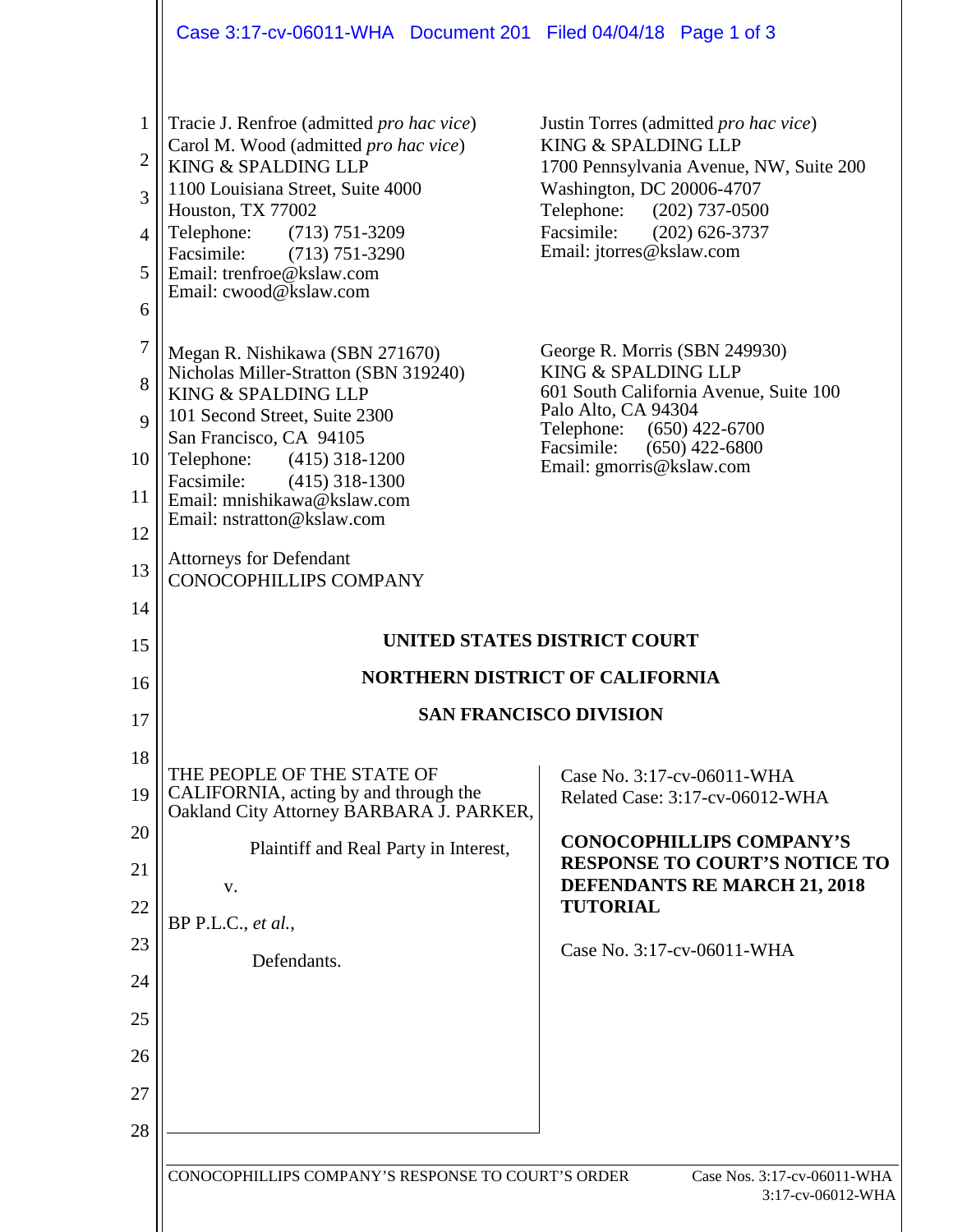1 1 2 3 4 5 6 7 8 9 10 11 12 13 14 15 16 17 18 19 20 21 22 23 24 25 26 27 28 THE PEOPLE OF THE STATE OF CALIFORNIA, acting by and through the San Francisco City Attorney DENNIS J. HERRERA, Plaintiff and Real Party in Interest, v. BP P.L.C., *et al.*, Defendants. Case No. 3:17-cv-06012-WHA ConocoPhillips Company submits this statement in response to the Court's March 21, 2018 order directing it to "submit a statement explaining any disagreements with the statements made by counsel for defendant Chevron Corporation during the March 21 tutorial." Notice to Defendants re Tutorial, No. 3:17-cv-06011 (N.D. Cal. Mar. 21, 2018), ECF No. 178. The tutorial Chevron Corporation presented was in response to the Court's invitation to the parties to "conduct a two-part tutorial on the subject of global warming and climate change." Notice Re Tutorial, No. 3:[1](#page-1-0)7-cv-06011 (N.D. Cal. Feb. 27, 2018), ECF No. 135. In response to the Court's March 21, 2018 order, ConocoPhillips Company states that it does not conduct research on global warming and climate change science but defers to the scientific community's consensus views on the science as reflected in, *inter alia,* the Intergovernmental Panel on Climate Change (IPCC) science assessments. ConocoPhillips Company understands that Chevron Corporation based its March 21 global warming and climate change science tutorial presentation on the IPCC science assessments, and in particular the 2013 Fifth Assessment Report (AR5). ConocoPhillips Company does not disagree with the points made in the Chevron Corporation tutorial presentation on March 21, 2018. /// ///  $<sup>1</sup>$  By responding to the Court's order, ConocoPhillips Company does not waive and specifically preserves its</sup> personal jurisdiction objections, including in reliance on the Court's order in open court. ("So just to be fair, all of you who have objected to jurisdiction and/or service of process, this will be deemed to be a special appearance. But I don't want you to hold back on the theory that if you say something you'll have waived your procedural argument." Tutorial Tr. 6:9-13 (Mar. 21, 2018).) Case 3:17-cv-06011-WHA Document 201 Filed 04/04/18 Page 2 of 3

<span id="page-1-0"></span>CONOCOPHILLIPS COMPANY'S RESPONSE TO COURT'S ORDER Case Nos. 3:17-cv-06011-WHA